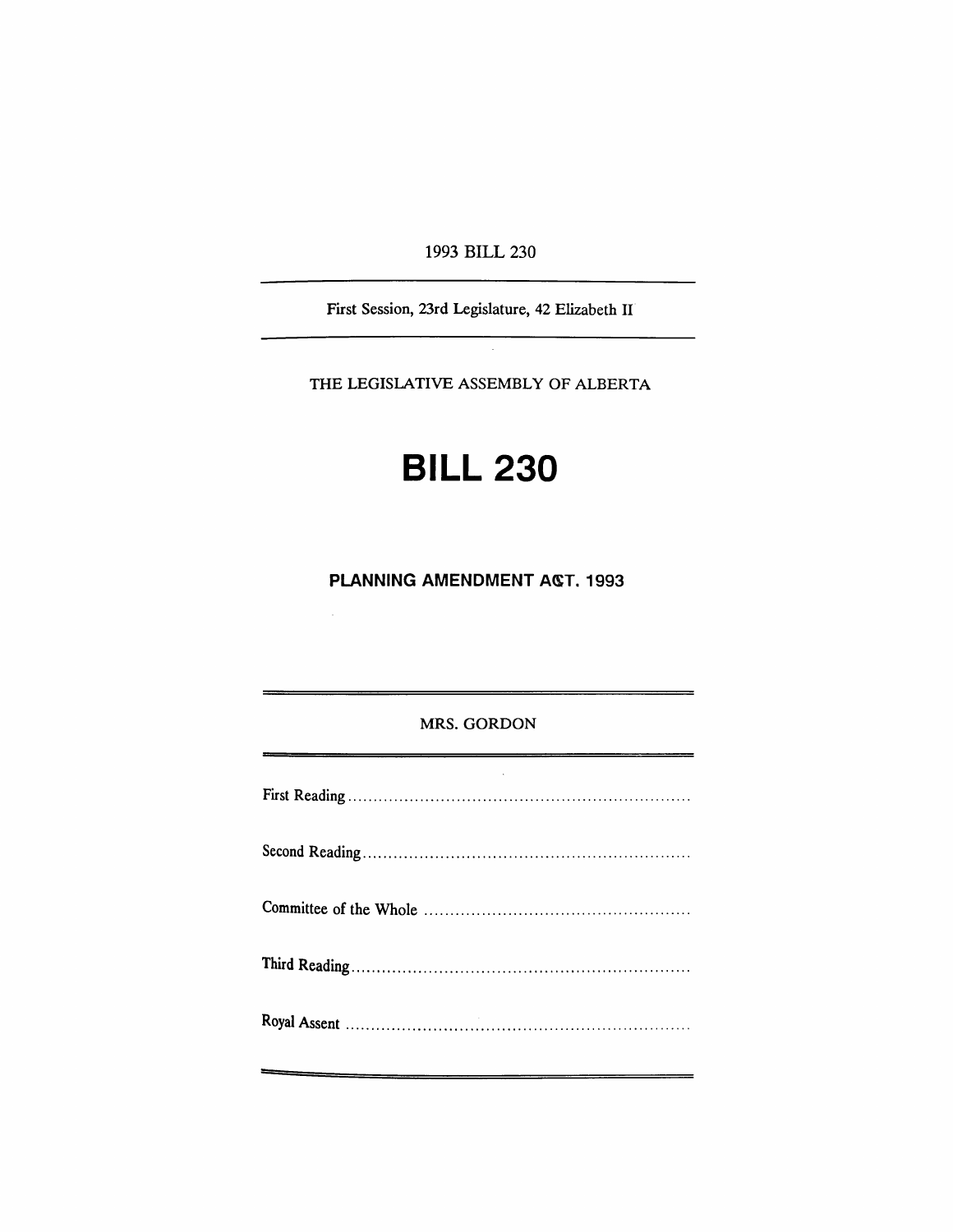*Bill 230 Mrs. Gordon*

## **BILL 230**

#### 1993

#### **PLANNING AMENDMENT ACT, 1993**

*(Assented to* , 1993)

HER MAJESTY, by and with the advice and consent of the Legislative Assembly of Alberta, enacts as follows:

*1 The Planning Act is amended by this Act.*

*2 Section* 61 *is amended by adding the following after subsection*  $(3):$ 

> (4) A joint general municipal plan adopted pursuant to subsection (3) shall be reviewed by the municipalities having adopted it every five years.

*3 The following is added after section 67*

67.1(1) Where a council has adopted a general municipal plan, an area structure plan or an area redevelopment plan which designates land for use as a municipal public building, school facility, park or recreation facility and the municipal corporation does not own the land, the council shall

(a) within 1 year from the date the plan is adopted,

(i) acquire the land or require it to be provided as reserve land pursuant to this Act, or

(ii) amend the general municipal plan, area structure plan or area redevelopment plan to designate the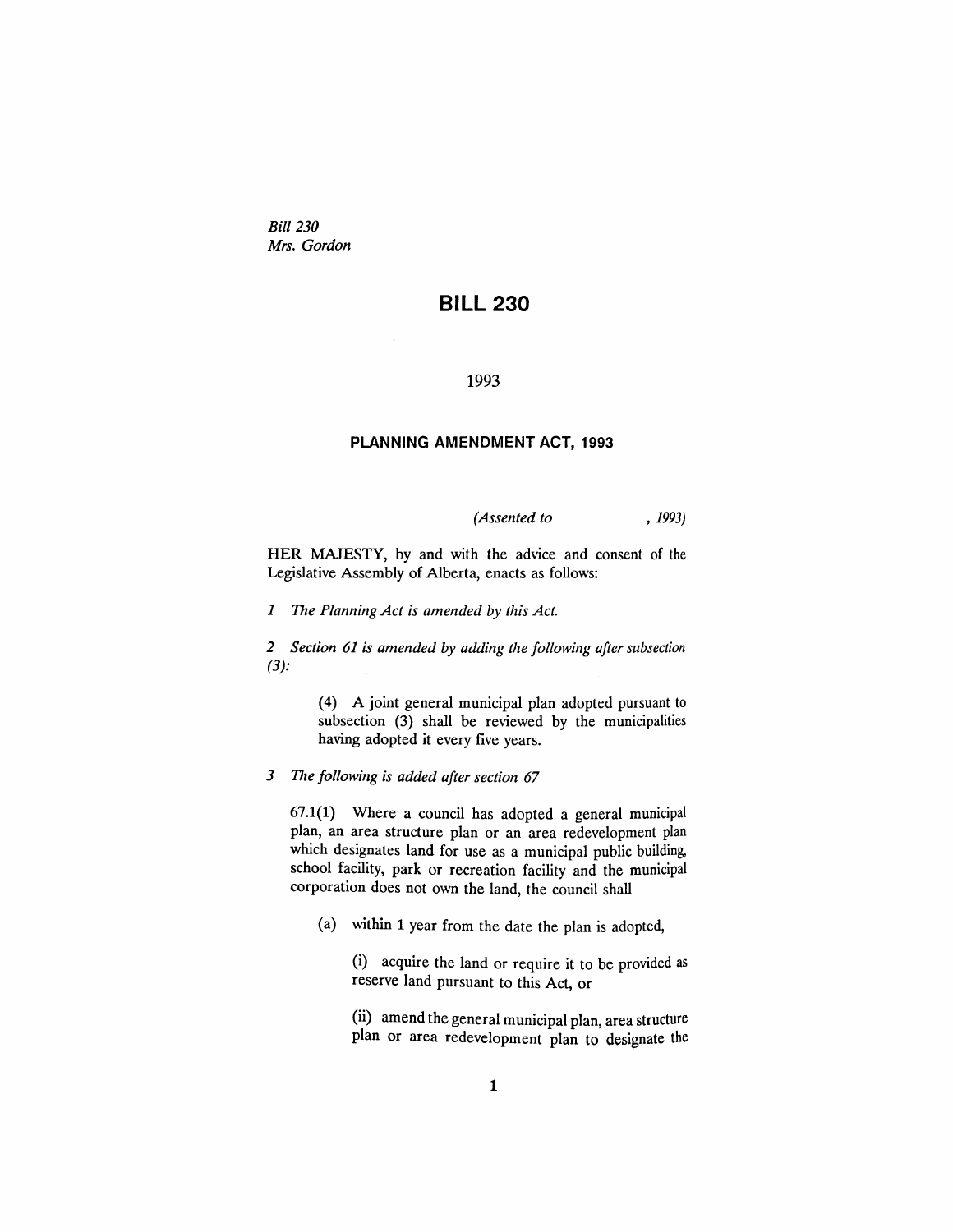## **Explanatory Notes**

1 This Bill will amend Chapter P-9 of the Revised Statutes of Alberta.

2 This amendment will require adjoining municipalities to review the joint plan every 5 years.

3 This amendment will require municipal councilswhich have designated land for certain public uses in a statutory plan to act will respect to the land so designated within 1 year.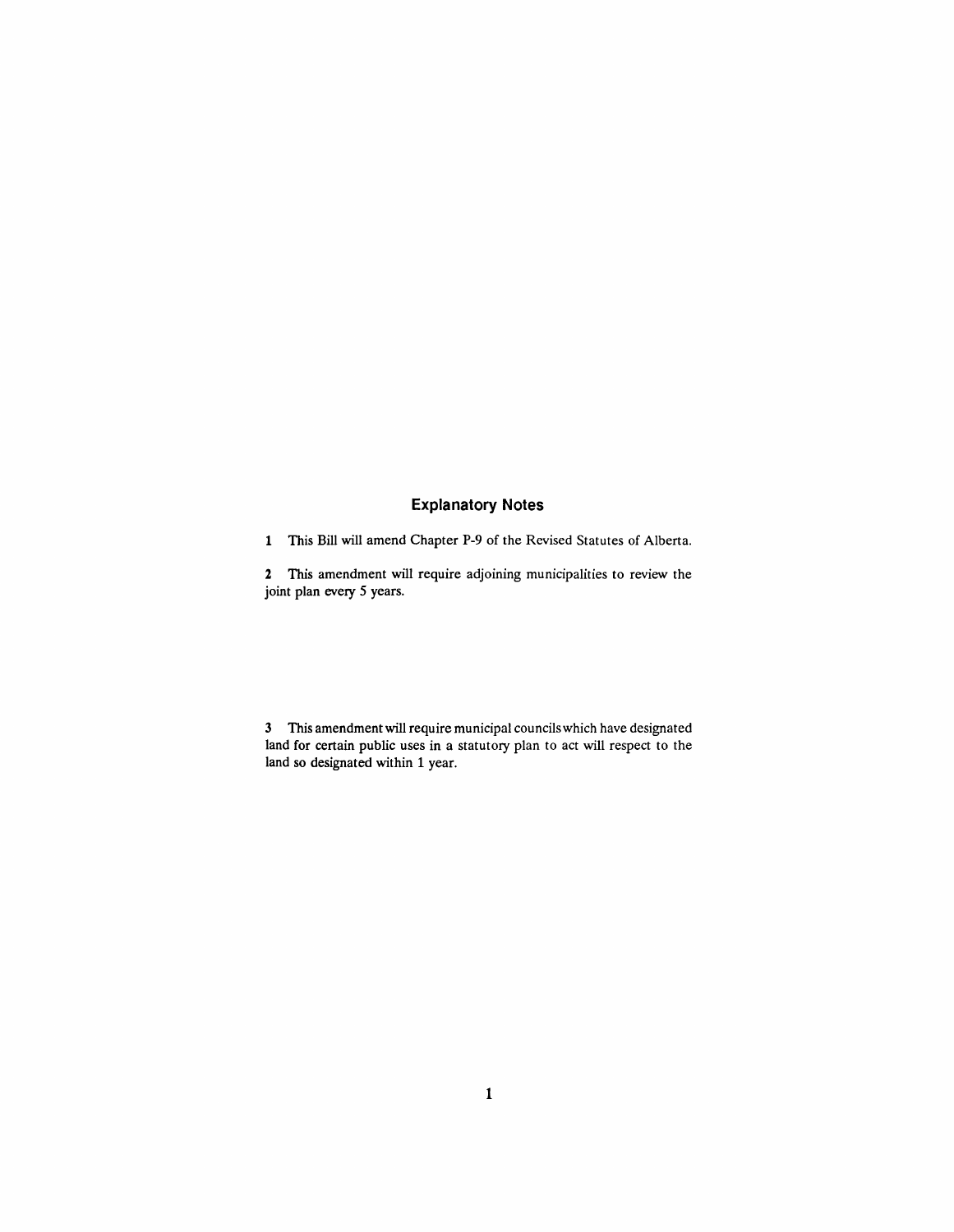land for another use or intended use,

or

(b) within 1 year from the date the plan is approved commence proceedings to acquire the land or require it to be provided as reserve land and thereafter acquire it within a reasonable time.

(2) Notwithstanding subsection (1), if the Crown in right of Canada, the Crown in right of Alberta or another local authority, within 1 year from the date the plan referred to in subsection (1) is approved,

(a) acquires the land, or

(b) commences proceedings to acquire the land or requires it to be provided as reserve land and thereafter acquires it within a reasonable time,

subsection (1) does not apply.

#### *4 The following is added after subsection 102(4)*

(5) A caveat or successive caveats referred to in subsection (3) shall not claim an aggregate amount of land in excess of 10% of the area of the parcel less the land required to be provided as environmental reserve.

*5 This Act comes into force on Proclamation.*